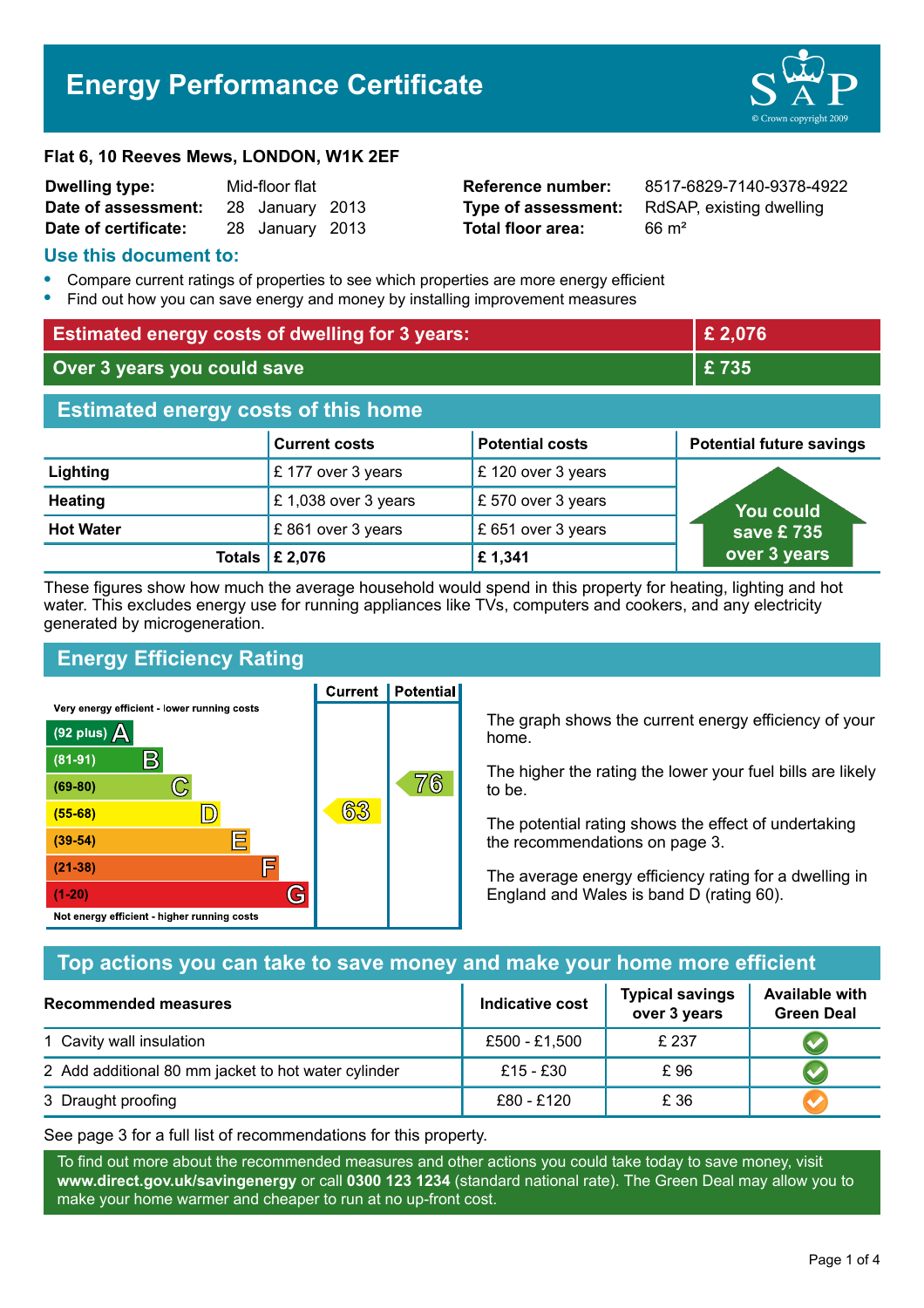**Energy Performance Certificate**

### **Summary of this home's energy performance related features**

| <b>Element</b>        | <b>Description</b>                                              | <b>Energy Efficiency</b> |
|-----------------------|-----------------------------------------------------------------|--------------------------|
| Walls                 | Cavity wall, as built, no insulation (assumed)                  | ★★☆☆☆                    |
| Roof                  | (another dwelling above)                                        |                          |
| Floor                 | (other premises below)                                          |                          |
| <b>Windows</b>        | Single glazed                                                   | ★☆☆☆☆                    |
| Main heating          | Community scheme                                                | ★★★★☆                    |
| Main heating controls | Flat rate charging, no thermostatic control of room temperature | *****                    |
| Secondary heating     | None                                                            |                          |
| Hot water             | Electric immersion, standard tariff                             | ★☆☆☆☆                    |
| Lighting              | Low energy lighting in 50% of fixed outlets                     | ★★★★☆                    |

Current primary energy use per square metre of floor area: 222 kWh/m² per year

The assessment does not take into consideration the physical condition of any element. 'Assumed' means that the insulation could not be inspected and an assumption has been made in the methodology based on age and type of construction.

See addendum on the last page relating to items in the table above.

#### **Low and zero carbon energy sources**

Low and zero carbon energy sources are sources of energy that release either very little or no carbon dioxide into the atmosphere when they are used. Installing these sources may help reduce energy bills as well as cutting carbon. There are none provided for this home.

# **Opportunity to benefit from a Green Deal on this property**

The Green Deal may enable owners and occupiers to make improvements to their property to make it more energy efficient. Under a Green Deal, the cost of the improvements is repaid over time via a credit agreement. Repayments are made through a charge added to the electricity bill for the property. To see which improvements are recommended for this property, please turn to page 3. You can choose which improvements you want to install and ask for a quote from an authorised Green Deal provider. They will organise installation by an authorised Green Deal installer. If you move home, the responsibility for paying the Green Deal charge under the credit agreement passes to the new electricity bill payer.

For householders in receipt of income-related benefits, additional help may be available.

To find out more, visit **www.direct.gov.uk/savingenergy** or call **0300 123 1234**.

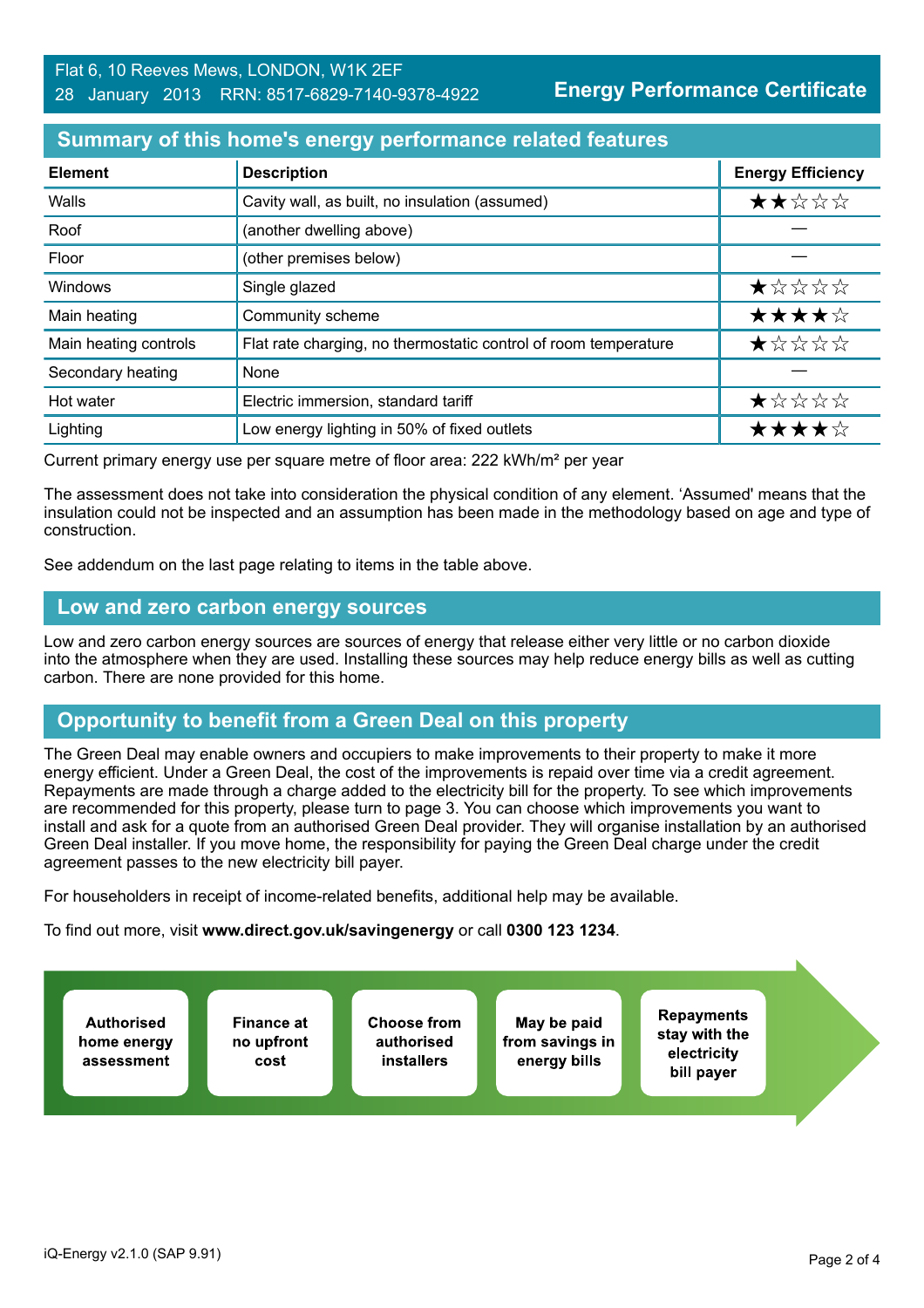#### Flat 6, 10 Reeves Mews, LONDON, W1K 2EF 28 January 2013 RRN: 8517-6829-7140-9378-4922

## **Recommendations**

The measures below will improve the energy performance of your dwelling. The performance ratings after improvements listed below are cumulative; that is, they assume the improvements have been installed in the order that they appear in the table. Further information about the recommended measures and other simple actions you could take today to save money is available at **www.direct.gov.uk/savingenergy**. Before installing measures, you should make sure you have secured the appropriate permissions, where necessary. Such permissions might include permission from your landlord (if you are a tenant) or approval under Building Regulations for certain types of work.

Measures with a green tick are likely to be fully financed through the Green Deal since the cost of the measures should be covered by the energy they save. Additional support may be available for homes where solid wall insulation is recommended. If you want to take up measures with an orange tick  $\bullet$ , be aware you may need to contribute some payment up-front.

| <b>Recommended measures</b>                                        | <b>Indicative cost</b> | <b>Typical savings</b><br>per year | <b>Rating after</b><br><b>improvement</b> | <b>Green Deal</b><br>finance |
|--------------------------------------------------------------------|------------------------|------------------------------------|-------------------------------------------|------------------------------|
| Cavity wall insulation                                             | £500 - £1,500          | £79                                | <b>D67</b>                                | $\blacktriangledown$         |
| Add additional 80 mm jacket to hot water<br>cylinder               | £15 - £30              | £ 32                               | C69                                       |                              |
| Draught proofing                                                   | £80 - £120             | £ 12                               | <b>C70</b>                                |                              |
| Low energy lighting for all fixed outlets                          | £15                    | £ 16                               | C71                                       |                              |
| Heat recovery system for mixer showers                             | £585 - £725            | £ 33                               | C72                                       |                              |
| Replace single glazed windows with low-<br>E double glazed windows | £3,300 - £6,500        | £72                                | C76                                       |                              |

#### **Alternative measures**

There are alternative measures below which you could also consider for your home.

**•** External insulation with cavity wall insulation

# **Choosing the right package**

Visit **www.epcadviser.direct.gov.uk**, our online tool which uses information from this EPC to show you how to save money on your fuel bills. You can use this tool to personalise your Green Deal package. The process of the public services all in one place

| <b>Green Deal package</b>          | <b>Typical annual savings</b> |  |
|------------------------------------|-------------------------------|--|
| Cavity wall insulation             | <b>Total savings of £111</b>  |  |
| Hot water cylinder insulation      |                               |  |
| Electricity/gas/other fuel savings | £37 / £0 / £74                |  |



You could finance this package of measures under the Green Deal. It could **save you £111 a year** in energy costs, based on typical energy use. Some or all of this saving would be recouped through the charge on your bill.